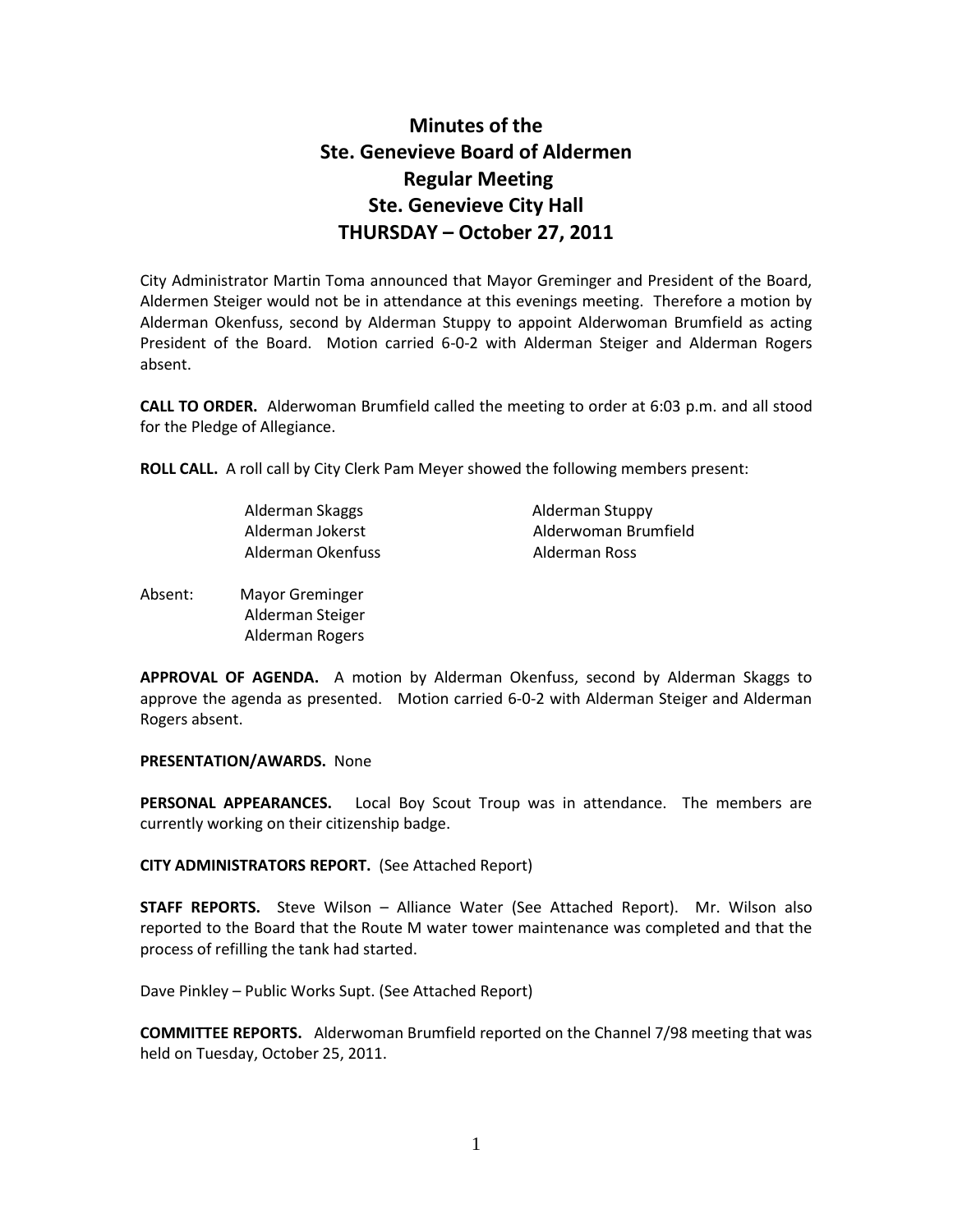#### **CONSENT AGENDA.**

Minutes Board of Aldermen Regular Session – October 13, 2011. A motion by Alderman Okenfuss, second by Alderman Stuppy to approve the Minutes of the Regular Board of Aldermen Meeting of October 13, 2011. Motion carried 6-0-2 with Alderman Rogers and Alderman Steiger absent.

Minutes Board of Aldermen Special Meeting Closed Session – October 18, 2011. A motion by Alderman Skaggs, second by Alderman Stuppy to approve the Minutes of the Closed Session for October 18, 2011. Motion carried 6-0-2 with Alderman Rogers and Alderman Steiger absent.

Financial Report – September 2011. A motion by Alderman Jokerst, second by Alderman Okenfuss to approve the Financial Report for September 2011. Motion carried 6-0-2 with Alderman Rogers and Alderman Steiger absent.

### **OLD BUSINESS**

**BILL NO. 3824.** AN ORDINANCE AUTHORIZING THE EXECUTION AND DELIVERY OF A MASTER EQUIPMENT LEASE/PURCHASE FOR TWO PATROL VEHICLES FOR THE STE. GENEVIEVE POLICE DEPARTMENT.  $2^{nd}$  READING. A motion by Alderman Jokerst, second by Alderman Skaggs, Bill No. 3824 was placed on its second and final reading, read by title only, considered and passed by a roll call vote as follows: Ayes: Alderman Skaggs, , Alderman Stuppy, Alderman Jokerst, Alderman Ross, Alderman Okenfuss and Alderwoman Brumfield. Nays: None Absent: Alderman Rogers and Alderman Steiger Motion carried 6-0-2. Thereupon Bill No. 3824 was declared Ordinance No. 3768 signed by the Mayor and attested by the City Clerk.

**BILL NO. 3826.** AN ORDINANCE APPROVING AMENDMENT #2 IN THE AMOUNT OF A DEDUCTION OF (\$33,481.47) AND A FINAL CONTRACT AMOUNT OF \$132,918.53 ON THE AGREEMENT OF PROFESSIONAL SERVICES WITH HORNER & SHIFRIN, INC. RELATING TO MAPPING, INFILTRATION AND INFLOW INVESTIGATION, AND SEWER SYSTEM EVALUATION SURVEY. <sup>nd</sup> READING. A motion by Alderman Okenfuss, second by Alderman Ross, Bill No. 3826 was placed on its second and final reading, read by title only, considered and passed by a roll call vote as follows: Ayes: Alderman Skaggs, , Alderman Stuppy, Alderman Jokerst, Alderman Ross, Alderman Okenfuss and Alderwoman Brumfield. Nays: None Absent: Alderman Rogers and Alderman Steiger Motion carried 6-0-2. Thereupon Bill No. 3826 was declared Ordinance No. 3769 signed by the Mayor and attested by the City Clerk.

### **NEW BUSINESS.**

**BILL NO. 3829.** AN ORDINANCE CALLING FOR THE GENERAL ELECTION OF OFFICERS OF THE CITY OF STE. GENEVIEVE, MISSOURI TO BE HELD APRIL 3, 2012 AND PROVIDING NOTICE TO THE GENERAL PUBLIC. 1 1<sup>st</sup> READING. A motion by Alderman Skaggs, second by Alderman Stuppy, Bill No. 3824 was placed on its first reading, read by title only, considered and passed with a 6-0- 2 vote of the Board of Aldermen with Alderman Steiger and Alderman Rogers absent.

**PUBLIC COMMENTS** – None.